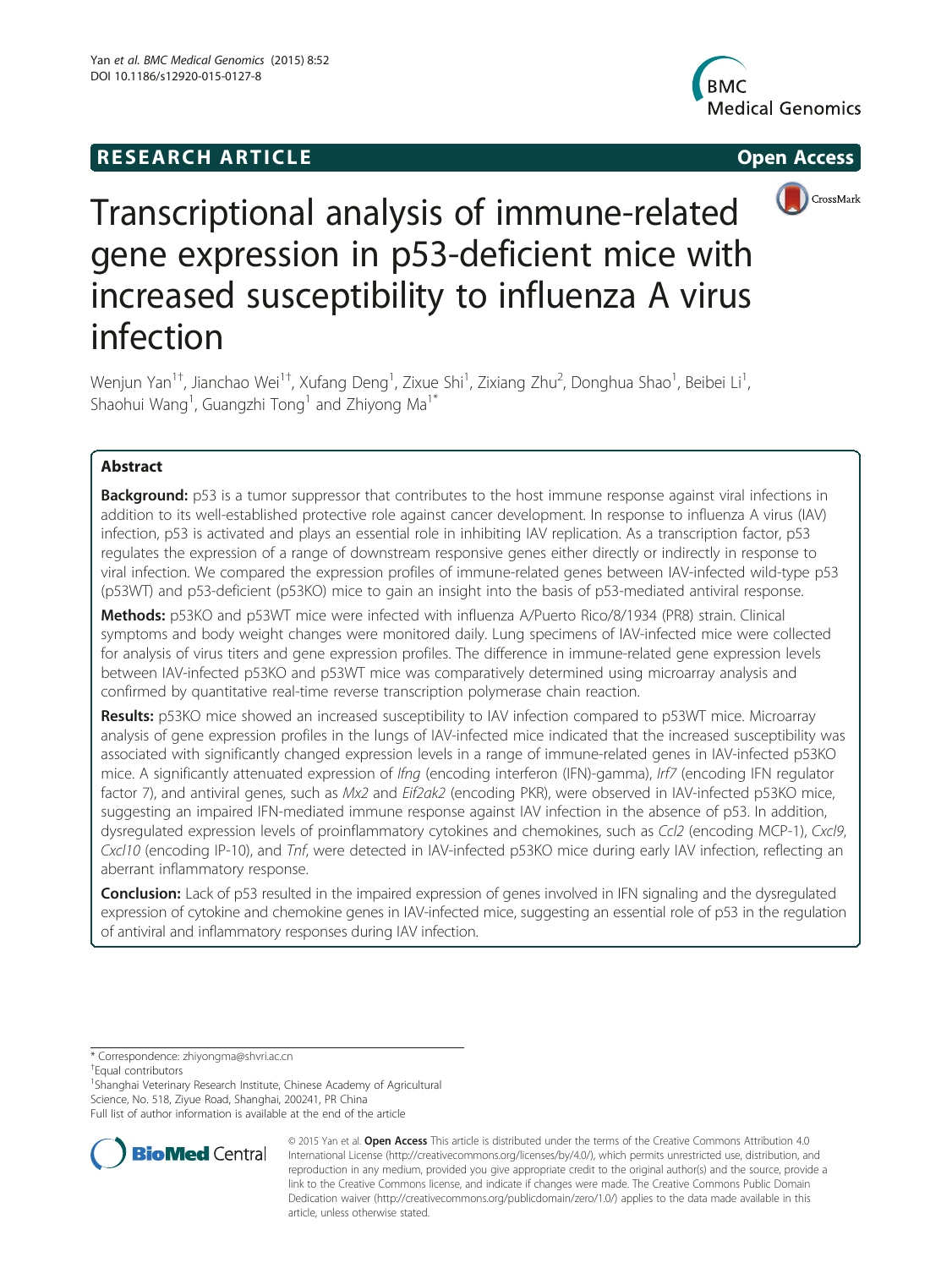#### Background

Influenza A virus (IAV) is a member of the Orthomyxoviridae family of RNA viruses and a primary cause of respiratory tract infections that result in approximately 500,000 deaths per year worldwide [\[1](#page-8-0)]. IAV evokes the host immune response to inhibit viral replication and clear viral infections. Meanwhile, an aberrant host immune response during IAV infection has been hypothesized to be the main cause of IAV-related pneumonia. The host immune response to IAV infection has been extensively studied for more than 70 years; however, many uncertainties still exist [\[2](#page-8-0)]. For example, host gene involvement in both the host immune response and IAV pathogenesis remain unclear [[3, 4\]](#page-8-0).

The p53 protein is a major tumor suppressor that plays important roles in regulating various cellular activities, including cell cycle arrest, DNA repair, senescence, and apoptosis [\[5](#page-8-0)]. The p53 protein primarily functions as a transcription factor that positively and negatively regulates the expression of a large and disparate group of responsive genes [[6\]](#page-8-0). In addition to its well-established role in protecting against cancer development, p53 has been recently shown to contribute to the host immune response against viral infections due to vesicular stomatitis virus, Newcastle disease virus, and hepatitis C virus [\[7](#page-8-0)–[9](#page-9-0)]. The expression of p53 can be induced at the transcriptional level by type I interferon (IFN). The IFN-stimulated response elements have been identified in p53 gene [[7\]](#page-8-0). On the other hand, p53 upregulates the expression of several IFNinducible proteins, including IFN regulatory factor (IRF) 9, IRF5, IFN-stimulated gene 15, and toll-like receptor 3, suggesting a crosstalk between the p53 and IFN pathways [\[10](#page-9-0)].

In response to IAV infection, p53 is significantly upregulated and activated in cultured cells [\[11](#page-9-0)–[13\]](#page-9-0) as well as in the lungs of IAV-infected mice [[14\]](#page-9-0). Previous studies indicated that p53 activation plays an essential role in inhibiting IAV replication and regulating apoptosis of IAV-infected cells [[11](#page-9-0), [15](#page-9-0)]. In this study, we observed increased mortality, severe weight loss, and increased viral loads in the lungs of p53-deficient mice after IAV infection, indicating an increased susceptibility to IAV. It is known that p53, as a transcription factor, upregulates or downregulates a series of immune-related genes either directly or indirectly in response to viral infection [[10, 16](#page-9-0)]. To gain an insight into the basis of different susceptibilities to IAV infection, we compared the expression profiles of immune-related genes in the lung tissues of IAV-infected p53WT and p53 knockout (p53KO) mice and found that a range of immunerelated genes involved in the regulation of host immune and inflammatory responses showed significantly altered expression levels in the absence of p53.

#### **Methods**

### Virus and mice infection

Influenza A/Puerto Rico/8/1934 (PR8) (H1N1 subtype) virus was propagated in the allantoic cavities of 9-dayold embryonated specific-pathogen-free (SPF) chicken eggs. The lethal dose to 50 % ( $LD_{50}$ ) of the test animals due to the PR8 virus was measured by intranasally infecting p53WT C57BL/6 mice and calculated using the method of Reed and Muench [[17\]](#page-9-0). Homozygous  $p53^{+/+}$ (p53WT) and p53<sup>-/-</sup> (p53KO) mice on C57BL/6 backgrounds were obtained from a breeding colony at the SPF facility of the Shanghai Veterinary Research Institute (Shanghai, China) by mating heterozygous  $p53^{+/}$  mice originally obtained from the Jackson Laboratory (Bar Harbor, ME, USA). For viral infection, 8 to 10-week-old  $p53WT$  and  $p53KO$  mice  $(n = 10/group)$  were intranasally inoculated with a sublethal dose  $(0.75 \text{ LD}_{50}/\text{mouse})$ of PR8 virus. Mock-infection of mice  $(n = 10/\text{group})$  was performed in an identical fashion to the viral infection using inoculums of phosphate-buffered saline (PBS). Clinical symptoms and body weight changes in PR8- and mock-infected mice were monitored daily for 16 days. Mice were euthanized upon a decrease in body weight >25 % from the initial weight. The 50 % egg infectious dose  $(EID_{50})$  in lung homogenates from PR8-infected mice was determined in 10-day-old embryonated chicken eggs and calculated using the method of Reed and Muench [[17\]](#page-9-0). All animal experiments were performed in compliance with the Guidelines on the Humane Treatment of Laboratory Animals (Ministry of Science and Technology of the People's Republic of China, Policy No. 2006 398) and were approved by the Institutional Animal Care and Use Committee at the Shanghai Veterinary Research Institute.

#### Microarray analysis

Eight to 10-week-old p53WT and p53KO mice were randomly assigned to eight groups, three mice per group (Table 1). The mice were intranasally infected with a sublethal dose of PR8 virus or mock-infected with PBS. The PR8- and mock-infected mice were euthanized 3 and 6 days post-infection (dpi) to collect lung specimens. Half of the collected lung samples was used to determine viral titers and the other half was processed for

|  |  |  |  |  | Table 1 Mice groups assigned for microarray analysis |  |  |
|--|--|--|--|--|------------------------------------------------------|--|--|
|--|--|--|--|--|------------------------------------------------------|--|--|

|                |            | Sampling 3 dpi | Sampling 6 dpi |
|----------------|------------|----------------|----------------|
| PR8-infection  | p53WT mice | ζa             | Κ              |
|                | p53KO mice |                | 3              |
| Mock-infection | p53WT mice |                | R              |
|                | p53KO mice |                | 2              |

dpi days post-infection

<sup>a</sup>number of mice per group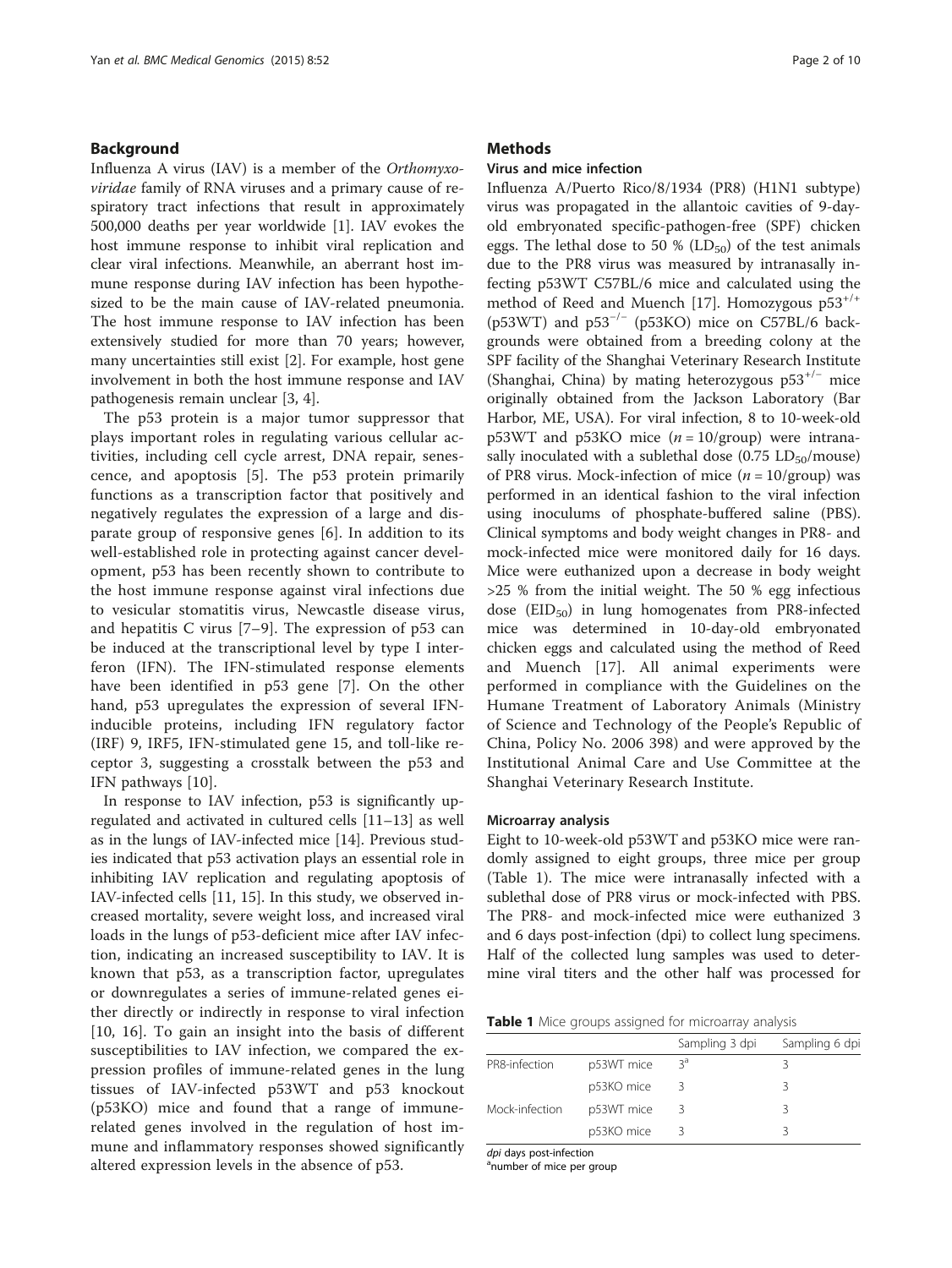<span id="page-2-0"></span>microarray analyses. Gene expression profiling was performed using the Affymetrix GeneChip Mouse Genome 430 2.0 Array (Affymetrix, Santa Clara, CA, USA), which completely covers the Mouse Expression Set 430 and analyzes over 39,000 transcripts on a single array. Sample preparation and microarray experiments were performed according to the manufacturer's protocols. The data generated from the microarray experiments were analyzed using the SBC Analysis System [\(http://www.ebioservice.com](http://www.ebioservice.com)). Bonferroni correction was used for multiple comparisons between groups. The upregulation or downregulation of more than 2-fold when PR8- and mock-infected mice were compared, with Bonferroni-corrected  $p < 0.05$ , was considered significant.

## Quantitative real-time reverse transcription polymerase chain reaction (qRT-PCR)

Total RNA was extracted from lung tissue using the RNeasy Plus Mini Kit (Qiagen, Valencia, CA, USA) according to the manufacturer's protocol. The complementary DNA (cDNA) was synthesized using avian myeloblastosis virus reverse transcriptase (TaKaRa, Otsu, Japan). qRT-PCR analysis was performed using SYBR Premix Ex  $Taq^{m}$  (TaKaRa) according to the manufacturer's protocol. Briefly, total reaction volumes of 20 μl were prepared containing 1 μl of cDNA, 10 μl of SYBR Premix Ex Taq<sup>™</sup> (2×), and 0.2  $\mu$ M of specific primers. The amplification parameters were an initial denaturation step at 95 °C for 2 min followed by 40 cycles of

15 s at 95 °C and 60 s at 60 °C. The primer sequences are shown in Additional file [1](#page-8-0): Table S1. Relative quantification of gene expression was calculated using the 2-ΔΔCt method [\[18](#page-9-0)]. Data are presented as the fold change (FC) in gene expression normalized to endogenous glyceraldehyde-3-phosphate dehydrogenase (GAPDH) and relative to the mock-infected mice.

#### Statistical analysis

All measured values are expressed as the mean ± standard error (SE). The significance of the results was analyzed using the Student's two-tailed  $t$ -test or the Gehan-Breslow-Wilcoxon test. A  $p$  value < 0.05 was considered statistically significant.

#### Results

## p53KO mice shows an increased susceptibility to IAV infection

The p53WT and p53KO mice were intranasally inoculated with a sublethal dose of PR8 virus and monitored for 16 days. Mock infection of mice was performed in an identical fashion to serve as controls. PR8-infected p53KO mice displayed clinical signs of influenza (reduced activity, tachypnea, labored respiration, ruffled fur, and increased weight loss) beginning 2 dpi, whereas PR8-infected p53WT mice showed clinical signs beginning 3 dpi. A significant difference in weight loss was observed between PR8-infected p53WT and p53KO mice 3–7 dpi (Fig. 1a). By 16 dpi, 63.6 % of PR8-infected



Fig. 1 Increased susceptibility of p53KO mice to PR8 infection. p53WT and p53KO mice (n = 10 per group) were intranasally inoculated with a sublethal dose of PR8 virus. Clinical signs and weight loss were assessed daily for 16 days. Lungs of infected mice were collected 3 and 6 dpi for analysis of viral loads. a Weight loss analysis in PR8-infected mice. Results are percentages of mean weight loss relative to initial weight. b The survival rates of PR8-infected mice. c Viral loads were determined by serial titration of lung homogenates in 10-day-old embryonated SPF chicken eggs. The EID<sub>50</sub> was calculated. d The expression of viral hemagglutinin (HA) in the lungs of infected mice was determined by qRT-PCR. Values are means  $\pm$  SE of at least 4 mice. \*,  $p < 0.05$  as assessed by the Student's t-test; dpi, days post-infection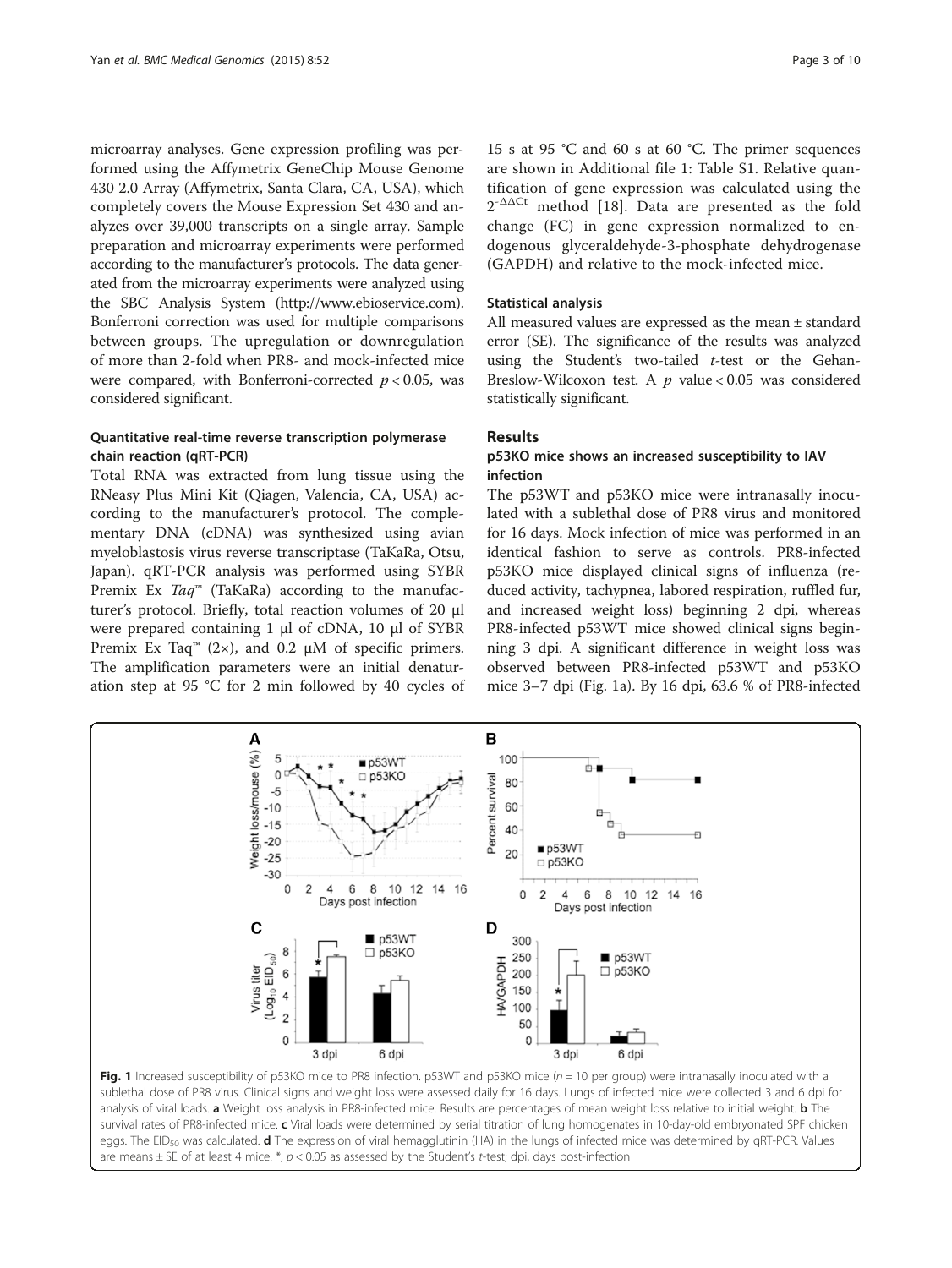<span id="page-3-0"></span>p53KO mice died of viral infections (survival rate 36.4 %), whereas 18.2 % of PR8-infected p53WT mice died (survival rate 81.8 %) ( $p = 0.0222$ , as assessed by the Gehan-Breslow-Wilcoxon test) (Fig. [1b](#page-2-0)). Viral loads in the lungs of PR8-infected mice were analyzed 3 and 6 dpi by viral titration and qRT-PCR analysis. The virus titer in lung homogenates from PR8-infected p53KO mice was  $10^{7.5}$  EID<sub>50</sub>/ml, which was significantly higher than the  $10^{5.8}$  EID<sub>50</sub>/ml in the lungs of PR8-infected p53WT mice 3 dpi; however, no significant difference was found between PR8-infected p53WT and p53KO mice 6 dpi (Fig. [1c\)](#page-2-0). These results were confirmed by qRT-PCR analyses that examined the abundance of viral hemagglutinin (HA) mRNA in lung homogenates of PR8-infected mice. As shown in Fig. [1d](#page-2-0), HA expression was significantly higher in the lungs of PR8-infected p53KO mice compared to PR8-infected p53WT mice 3 dpi, but not 6 dpi. These observations indicated that p53-deficient mice had an increased susceptibility to IAV infection and that p53 played an antiviral role against IAV infection in vivo.

#### Global analysis of immune-related gene expression between PR8-infected p53WT and p53KO mice

The p53 protein functions as a transcription factor that regulates expression of a series of immune-related genes in response to viral infection [\[10, 15](#page-9-0), [16](#page-9-0)]. To explore the basis of the susceptibility differences to IAV infection between p53WT and p53KO mice, we compared expression profiles of immune-related genes in the lungs of PR8-infected p53WT and p53KO mice. To this end, we isolated RNA from lung homogenates of PR8- and mock-infected mice 3 and 6 dpi and performed microarray analysis. The genes that showed significantly changed expression levels between PR8-infected p53WT and p53KO mice are shown in Additional files [2:](#page-8-0) Table S2 and Additional file [3](#page-8-0): Table S3. The possible functions of these significantly changed genes were analyzed by Gene Ontology (GO) analysis (Additional file [4:](#page-8-0) Figure S1).

A list of immune-related genes was obtained from the Immunology Database and Analysis Portal (ImmPort) System ([https://immport.niaid.nih.gov\)](https://immport.niaid.nih.gov), which contains 6005 gene entries (Additional file [5:](#page-8-0) Table S4). The number of immune-related genes that showed significantly changed expression levels in PR8-infected p53WT mice compared with their counterparts in mock-infected mice is shown in Table 2. The FC of significantly altered expressions of immune-related genes in PR8-infected p53WT mice was compared to that in PR8-infected p53KO mice. Among 275 (3 dpi) and 320 (6 dpi) upregulated immune-related genes in PR8-infected p53WT mice, 94 (3 dpi) and 193 (6 dpi) genes showed significantly attenuated expression in PR8-infected p53KO mice (Table 2, Additional file [6:](#page-8-0) Table S5). The possible

|          | Regulation |                          | p53WT <sup>a</sup> | p53WT vs p53KO <sup>b</sup> |
|----------|------------|--------------------------|--------------------|-----------------------------|
| 3 dpi Up |            | Total genes              | 964                | 508                         |
|          |            | Immune-related genes     | 275                | 94                          |
|          | Down       | Total genes              | 1016               | 579                         |
|          |            | Immune-related genes 236 |                    | 135                         |
| 6 dpi Up |            | Total genes              | 987                | 639                         |
|          |            | Immune-related genes     | 320                | 193                         |
|          | Down       | Total genes              | 1258               | 861                         |

Table 2 Number of significantly changed genes

<sup>a</sup>number of significantly changed genes in PR8-infected p53WT mice compared to mock-infected p53WT mice

Immune-related gens 279 184

bnumber of genes showing a significantly different expression between PR8-infected p53WT and p53KO mice

functions of these significantly attenuated immune-related genes were analyzed by GO analysis. A considerable number (20 genes 3 dpi and 57 genes 6 dpi) of these genes belonged to the GO category "immune system process", which were further classified into 11 sub-categories (Table [3](#page-4-0)).

Out of 236 (3 dpi) and 279 (6 dpi) downregulated immune-related genes in PR8-infected p53WT mice, 135 (3 dpi) and 184 (6 dpi) genes showed significantly higher expression in PR8-infected p53KO mice than that in PR8-infected p53WT mice (Table 2, Additional file [7](#page-8-0): Table S6). The GO analysis of the possible functions of these differentially regulated genes indicated that only 12 genes 3 dpi and 10 genes 6 dpi belonged to the GO category "immune system process" (Table [4](#page-4-0)), of which, most were broadly classified into GO categories "biological adhesion," "growth," "death," "locomotion," etc.

## Impaired expression of immune-related genes involved in IFN signaling pathways in the absence of p53

The IFN signaling pathway plays a key role in regulation of immune response against IAV infection [\[19](#page-9-0)], therefore, we compared the expression of immune-related genes involved in IFN signaling between PR8-infected p53WT and 53KO mice. The products of IFN-stimulated genes (ISGs), such as Mx, PKR, OAS, and tetherin, play a major role in IFN-mediated antiviral responses against IAV infection [[19](#page-9-0)]. First, we compared the differences in the expression of ISGs between PR8-infected p53WT and p53KO mice. Among 924 ISGs analyzed (list of ISGs are available upon request), 58 (3 dpi) and 66 (6 dpi) genes were significantly upregulated in PR8-infected p53WT mice compared to mock-infected mice, respectively (data are available upon request). Among the upregulated ISGs, 13 were expressed at a significantly attenuated level in PR8-infected p53KO mice compared to PR8-infected p53WT mice (Table [5](#page-5-0)). Remarkably, IFN-induced antiviral genes, including Mx2, Oas2, Oas3, and Eif2ak2 (encoding protein kinase R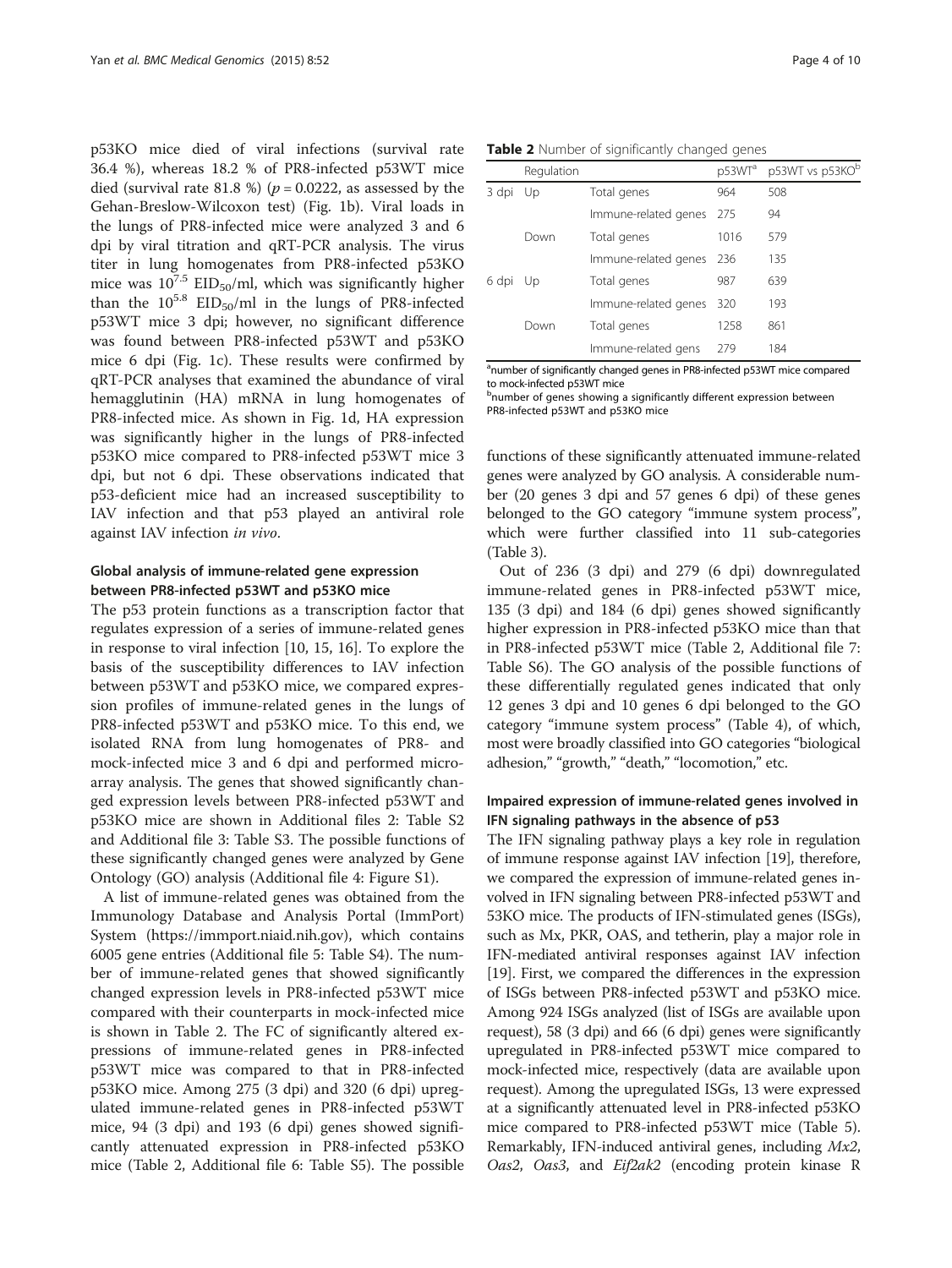<span id="page-4-0"></span>**Table 3** GO analysis of genes with attenuated expression in PR8-infected p53KO mice

| GO ID      | Category                                        | 3 dpi              |                                                     | 6 dpi              |                                                     |
|------------|-------------------------------------------------|--------------------|-----------------------------------------------------|--------------------|-----------------------------------------------------|
|            |                                                 | Number<br>of genes | Representative genes                                | Number<br>of genes | Representative genes                                |
| GO:0002684 | Positive regulation of immune system<br>process | -5                 | Ifng, II2, Lag3, Stat6, Trat1                       | 18                 | Blm, Lag3, Nfkbia, Il6, Fcer1g, Il15,<br>lfng, etc. |
| GO:0002682 | Regulation of immune system process 8           |                    | Il2, Lag3, Orm1, Ifng, Trat1, Hmgb1,<br>Jag1, Stat6 | 24                 | Blm, Orm1, Tnf, Nfkbia, Ifng, Tnfsf11,<br>etc.      |
| GO:0050900 | Leukocyte migration                             | 2                  | Ifng, $II16$                                        | 6                  | Tnf, Ifng, Fcer1g, Il1b, Selp, Tlr2                 |
| GO:0045321 | Leukocyte activation                            |                    | Fyn, Ifng, II2, Lag3, Stat6, Exo1, Mink1            | 20                 | Lag3, Blm, Fcgr2b, Was, Nfkbid, etc.                |
|            | GO:0019882 Antigen processing and presentation  | 2                  | Ctse, Ifng                                          | 5                  | lfng, Fcgr2b, Fcer1g, Slc11a1, Ctse                 |
| GO:0001776 | Leukocyte homeostasis                           | 2                  | Ifng, $II2$                                         | 6                  | lfng, Fcer1g, Gpam, Ikbkb, Il6, Pik3cd              |
|            | GO:0002252 Immune effecter process              | 6                  | lfng, Il2, Lag3, Stat6, Exo1, Irf7                  | 17                 | Irf7, Tnf, Lag3, Fcgr2b, Fcer1g, Msh2,<br>etc.      |
|            | GO:0002253 Activation of immune response        |                    | Trat1                                               | 8                  | Nfkbia, Fcer1g, C1gb, Lat2, Plcg2,<br>etc.          |
| GO:0002200 | Somatic diversification of immune<br>receptors  | $\overline{4}$     | Ifng, II2, Stat6, Exo1                              | 5                  | lfng, Msh2, Cd40, Pms2, Exo1                        |
| GO:0002520 | Immune system development                       | 10                 | Hmgb1, Ifng, II2, Jag1, Exo1, Tlx1, Six4            | 23                 | Blm, Timp1, Tnf, Tnfsf11, Cxcl13,<br>Msh2, etc.     |
| GO:0006955 | Immune response                                 | 13                 | Ctla4, Cxcl1, Ifng, Mx2, Irf7, Polr3c, etc.         | 47                 | Irf7, Cxcl9, Cxcl10, Ccl2, Ccl7, etc.               |

(PKR), also known as eukaryotic translation initiation factor 2-alpha kinase 2 (EIF2AK2)), Gbp1, Ifitm1, and Bst2 (encoding tetherin, also known as bone marrow stromal antigen 2), have been shown to possess anti-IAV effects [\[19](#page-9-0)–[23](#page-9-0)] and are expressed at significantly attenuated levels in PR8-infected p53KO mice. Other IFN-induced antiviral genes, such as Ifi44, Nampt, Rtp4, Trex1, and Daxx [\[24](#page-9-0), [25](#page-9-0)], have not yet been found to restrict IAV replication, but have significantly attenuated expression levels in PR8-infected p53KO mice. The difference in the expression of  $Mx2$ ,  $Eif2ak2$ ,

Gbp1, Ifitm1, and Ifi44 between PR8-infected p53WT and p53KO mice was confirmed by qRT-PCR (Fig. [2](#page-5-0)). Antiviral genes play key roles in the host immune response against IAV infection [\[19](#page-9-0)]. The impaired expression of antiviral genes in the absence of p53 during IAV infection was probably responsible for the high level of viral replication in the lungs of PR8-infected p53KO mice.

The expression of ISGs is mainly regulated by IFN at the transcriptional level. The attenuated expression of antiviral ISGs in the absence of p53 may result from altered IFN expression. Next, we compared the

Table 4 GO analysis of genes significantly expressed in PR8-p53KO mice

| GO ID      | Category                                     | 3 dpi              |                                                         | 6 dpi              |                                            |
|------------|----------------------------------------------|--------------------|---------------------------------------------------------|--------------------|--------------------------------------------|
|            |                                              | Number<br>of genes | Representative genes                                    | Number<br>of genes | Representative genes                       |
| GO:0002683 | Negative regulation of immune system process |                    | Il20rb                                                  | $\Omega$           |                                            |
| GO:0002682 | Regulation of immune system process          |                    | Il <sub>20rb</sub>                                      | 2                  | Cd80, II7                                  |
| GO:0031294 | Lymphocyte costimulation                     | 0                  |                                                         |                    | Tqfb2                                      |
| GO:0050900 | Leukocyte migration                          |                    | Ccl25                                                   | $\mathbf{0}$       |                                            |
| GO:0045321 | Leukocyte activation                         | 3                  | Msh2, Ndrg1, Il20rb                                     | 3                  | Ms4a1, Cd80, II7                           |
| GO:0002684 | Positive regulation of immune system process | $\mathbf{0}$       |                                                         | 2                  | Cd80, II7                                  |
| GO:0001776 | Leukocyte homeostasis                        | 0                  |                                                         |                    | Tgfb2                                      |
| GO:0002252 | Immune effector process                      | 3                  | Il20rb, Msh2, Ung                                       | $\Omega$           |                                            |
| GO:0002200 | Somatic diversification of immune receptors  | 2                  | Msh2, Ung                                               | $\mathbf 0$        |                                            |
| GO:0002520 | Immune system development                    | 6                  | Chuk, Nfkb2, Pbx1, Six1, Msh2, Ung                      | 7                  | Cebpa, II7, Mb, MIf1,<br>Med1, Six1, Tafb2 |
| GO:0006955 | Immune response                              | 8                  | Spon2, Bmi1, Il1rap, Msh2, Nfkb2,<br>Ccl25, Il20rb, Ung | 2                  | II7, Polr3q                                |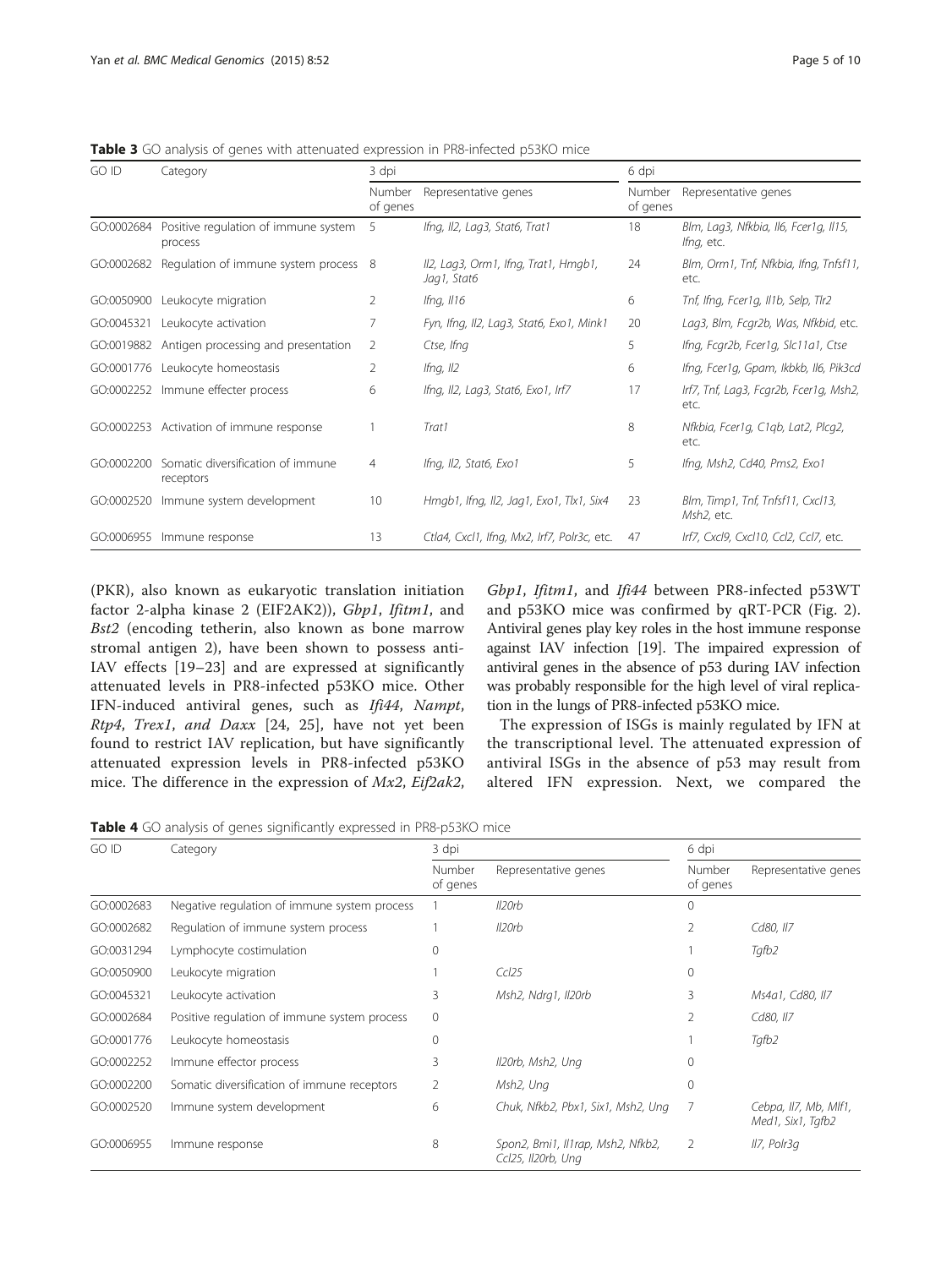| Gene         | Gene description                                                | FC <sup>a</sup> (p53WT/p53KO) |                         |  |
|--------------|-----------------------------------------------------------------|-------------------------------|-------------------------|--|
| symbol       |                                                                 | 3 dpi                         | 6 dpi                   |  |
| Mx2          | myxovirus (influenza virus) resistance 2                        | 42.94/14.54 <sup>b</sup>      | 37.85/2.92 <sup>b</sup> |  |
| Oas2         | 2'-5' oligoadenylate synthetase 2                               | 14.75/12.43                   | 13.20/3.06 <sup>b</sup> |  |
| Oas3         | 2'-5' oligoadenylate synthetase 3                               | 9.39/5.46                     | 6.37/2.41 <sup>b</sup>  |  |
| Eif2ak2      | eukaryotic translation initiation factor 2-alpha kinase 2 (PKR) | 4.98/4.71                     | $4.53/1.60^{b}$         |  |
| Gbp1         | quanylate binding protein 1                                     | 2.95/1.59                     | $2.51/1.12^{b}$         |  |
| Ifitm1       | interferon induced transmembrane protein 1                      | 2.50/2.32                     | 2.58/1.24 <sup>b</sup>  |  |
| Bst2         | bone marrow stromal cell antigen 2 (Tetherin)                   | 3.41/2.22                     | 2.96/1.02 <sup>b</sup>  |  |
| $If$ i44     | interferon-induced protein 44                                   | 4.59/2.82                     | 2.98/1.09 <sup>b</sup>  |  |
| Nampt        | nicotinamide phosphoribosyltransferase                          | 2.59/2.52                     | 3.62/1.78 <sup>b</sup>  |  |
| Rtp4         | receptor transporter protein 4                                  | 7.16/7.68                     | 9.56/3.91 <sup>b</sup>  |  |
| Trex1        | three prime repair exonuclease 1                                | 6.72/11.63                    | 8.32/2.98 <sup>b</sup>  |  |
| Daxx         | Fas death domain-associated protein                             | 6.27/6.39                     | 7.79/1.59 <sup>b</sup>  |  |
| Ifng         | interferon gamma                                                | $2.87/1.05^b$                 | $6.07/0.90^{b}$         |  |
| <b>Ifnab</b> | interferon alpha B                                              | $1.80/0.80^{b}$               | 2.38/0.60 <sup>b</sup>  |  |
| Stat4        | signal transducer and activator of transcription 4              | 1.78/0.79                     | $2.08/0.80^{b}$         |  |
| Stat6        | signal transducer and activator of transcription 6              | 2.28/0.81 <sup>b</sup>        | 1.87/0.34               |  |
| Irf5         | interferon regulatory factor 5                                  | 2.10/3.99                     | 2.89/1.27 <sup>b</sup>  |  |
| Irf7         | interferon regulatory factor 7                                  | 109.99/37.81 <sup>b</sup>     | 93.18/7.18 <sup>b</sup> |  |

<span id="page-5-0"></span>**Table 5** The expression of selected genes involved in interferon signaling pathway

<sup>a</sup>FC fold change<br><sup>b</sup>significant diffe

bsignificant difference in gene expression between PR8-infected p53WT and p53KO mice

expression of IFN and IFN receptor genes between PR8-infected p53WT and p53KO mice. Among IFN and IFN receptor genes analyzed, only Ifng and Ifnab were found to show a significantly attenuated expression in PR8-infected p53KO mice (Table 5). In addition, the Jak-Stat signaling pathway, which is activated by IFN, plays an essential role in the expression and activation of ISGs [[26](#page-9-0)]. In the absence of p53, the expression levels of Stat4 and Stat6 were attenuated significantly

(Table 5). The difference in the expression levels of Ifng, Stat4, and Stat6 between PR8-infected p53WT and p53KO mice were confirmed by qRT-PCR (Fig. 2).

The IFN regulatory factors (Irf) are essential for expression and regulation of IFN and ISGs [\[27\]](#page-9-0). Among 9 Irf genes analyzed, Irf1, Irf5, Irf7, and Irf9 were significantly upregulated in PR8-infected p53WT mice compared to mock-infected mice (data are available upon request), especially, Irf7, which is the master regulator of

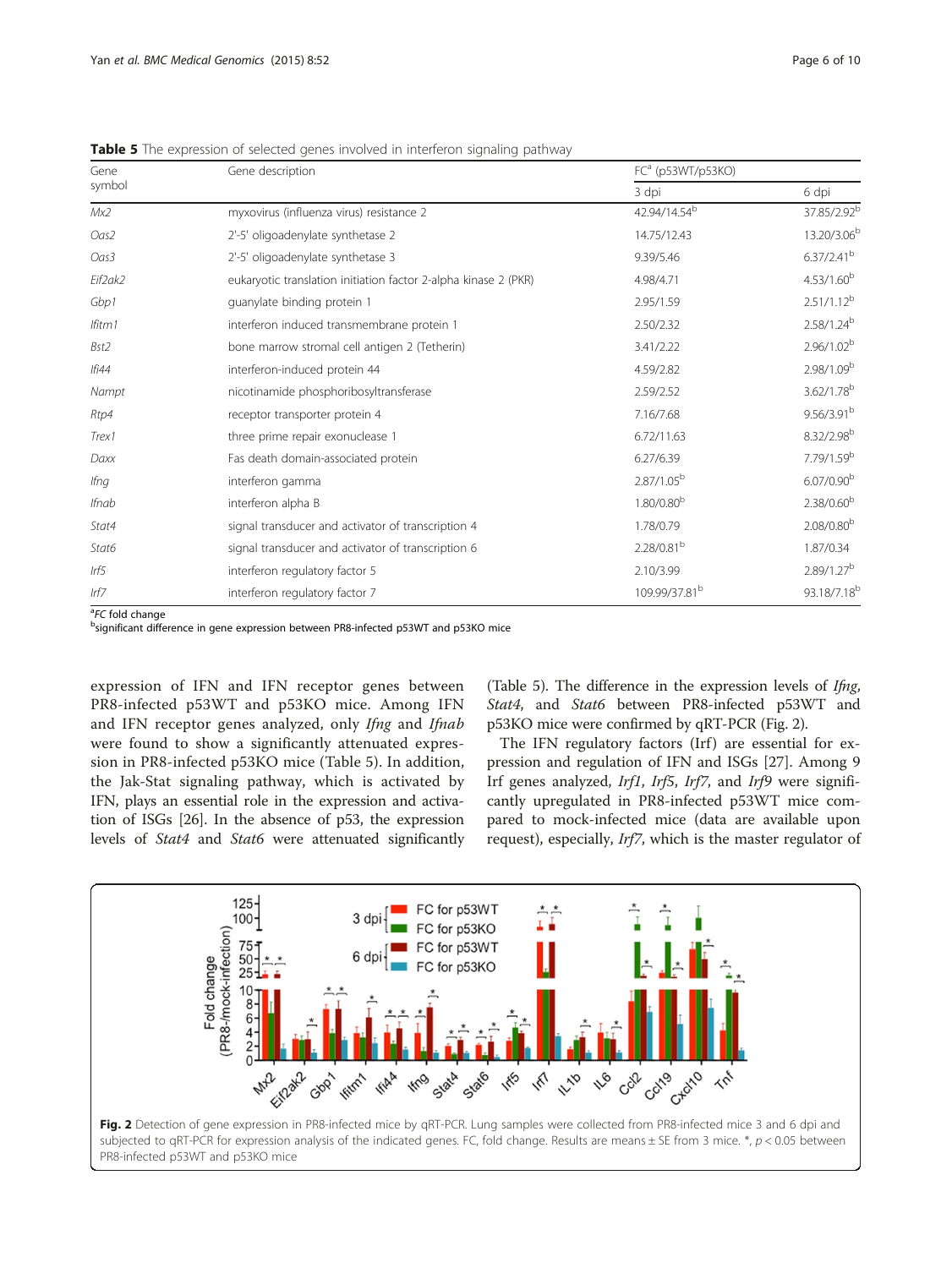type I IFN-dependent immune responses [[28\]](#page-9-0) and significantly upregulated in IAV-infected mice [[29\]](#page-9-0) with a FC > 93 (Table [5\)](#page-5-0). However, in PR8-infected p53KO mice, although Irf7 was expressed at a significant level compared to mock-infected p53KO mice, the FC was remarkably less than that in PR8-infected p53WT mice, showing significantly attenuated expression. Significantly attenuated expression of Irf5 was also found 6 dpi in the absence of p53 (Table [5\)](#page-5-0). The difference in the expression levels of Irf5 and Irf7 between PR8-infected p53WT and p53KO mice was confirmed by qRT-PCR (Fig. [2](#page-5-0)).

Taken together, a number of genes essential for regulating IFN-mediated immune responses against viral infection were expressed at significantly attenuated levels in the absence of p53 during IAV infection, suggesting that the IFN-mediated immune response against IAV infection was impaired in the absence of p53.

## Dysregulated expression of cytokine and chemokine genes in the absence of p53

Viral infection results in the release of cytokines and chemokines designed to recruit and shape innate and adaptive immune responses. Unbalanced cytokine and chemokine responses lead to uncontrolled inflammation and unfavorable disease outcomes. In response to IAV infection, a number of cytokines and chemokines are significantly changed at the expression levels and play important roles in immune responses against IAV infection as well as in IAV pathogenesis [[15](#page-9-0), [29](#page-9-0)–[31](#page-9-0)]. Therefore, we analyzed difference in expression levels of cytokines and chemokines between PR8-infected p53WT and 53KO mice. The cytokines, chemokines, and their respective receptors that were expressed with significant differences between PR8-infected p53WT and 53KO mice are shown in Table [6](#page-7-0).

Of the 35 interleukin and respective receptor genes analyzed, interleukin genes, such as IL1b, IL6, IL15, and IL16, showed significantly attenuated expression levels 6 dpi, whereas most were expressed at relatively attenuated levels 3 dpi in PR8-infected p53KO mice compared with PR8-infected p53WT mice (Table [6](#page-7-0)). Analysis of the expression levels of chemokines and their respective receptor genes indicated that many were significantly changed between PR8-infected p53WT and p53KO mice. Notably, Ccl2 (encoding MCP-1), Cxcl9, and Tnf showed remarkably higher expression levels 3 dpi and significantly attenuated expression levels 6 dpi in PR8-infected p53KO mice compared to PR8-infected p53WT mice (Table [6\)](#page-7-0). For instance, Ccl2, which is significantly expressed in H5N1-infected primary human cells and in IAV-infected highly susceptible mice [[29](#page-9-0), [32](#page-9-0)], showed an upregulated expression 3 dpi in PR8-infected p53KO mice with a FC of 130.8, which was 11-fold higher than that  $(FC = 11.8)$  in PR8-infected p53WT mice, whereas it

displayed attenuated expression 6 dpi in PR8-infected p53KO mice with a FC of 9.89, which was 2.3-fold lower than that  $(FC = 22.32)$  in PR8-infected p53WT mice. Similar expression patterns were also observed for Ccl3, Ccl7, Ccl11, Ccl19, Cxcl10, Cxcl13 and Cxcl14 (Table [6](#page-7-0)). The differences in expression levels of IL1b, IL6, Ccl2, Ccl19, Cxcl10, and Tnf between PR8-infected p53WT and p53KO mice were confirmed by qRT-PCR (Fig. [2](#page-5-0)). These observations suggested dysregulated expression of cytokines and chemokines in the absence of p53 during IAV infection.

#### **Discussion**

Tumor suppressor p53 is ubiquitously expressed in cells and plays an important role in host defense against tumor development. A growing body of evidence has indicated that p53 is involved in regulation of immune responses against viral infections [[7](#page-8-0)–[10](#page-9-0)]. In this study, we observed that p53-deficient mice infected with PR8 virus showed increased mortality, severe weight loss, and higher viral loads in the infected lungs compared to PR8-infected p53WT mice (Fig. [1](#page-2-0)), suggesting that p53 was involved in host defense mechanisms against IAV infection. These observations were in good agreement with a previous description that p53 serves as a host antiviral factor against IAV infection [\[15\]](#page-9-0).

The major mechanism by which p53 functions is as a transcription factor that regulates, both positively and negatively, the expression of a large and disparate group of responsive genes [\[6](#page-8-0)]. We comparatively analyzed the global expression profiles of immune-related genes between IAV-infected p53WT and p53KO mice, which could gain an insight into the basis of susceptibility differences to IAV infection between p53WT and p53KO mice. We observed that a number of immune-related genes showed a significant change in expression levels between PR8-infected p53WT and p53KO mice (Table [2](#page-3-0)). Notably, a considerable number of genes that showed significantly attenuated expression in PR8-infected p53KO mice compared with PR8-infected p53WT mice belonged to the GO category "immune system process" (Tables [2](#page-3-0) and [3\)](#page-4-0). These data indicated that the expression of a range of immune-related genes was impaired in the absence of p53 during IAV infection.

The IFN signaling pathway and especially, IFNinduced antiviral genes, plays a key role in regulating the immune response against IAV infection [\[19\]](#page-9-0). In this study, we found that several anti-IAV genes, including Mx2, Oas2, Oas3, Eif2ak2 (encoding PKR), Gbp1, Ifitm1, and Bst2 (encoding tetherin) [[19](#page-9-0)–[23](#page-9-0)] and other antiviral genes, including Ifi44, Nampt, Rtp4, Trex1, and Daxx [[24, 25](#page-9-0)] were expressed at significantly attenuated levels in PR8-infected p53KO mice compared to PR8-infected p53WT mice (Table [5\)](#page-5-0). We thought that this impaired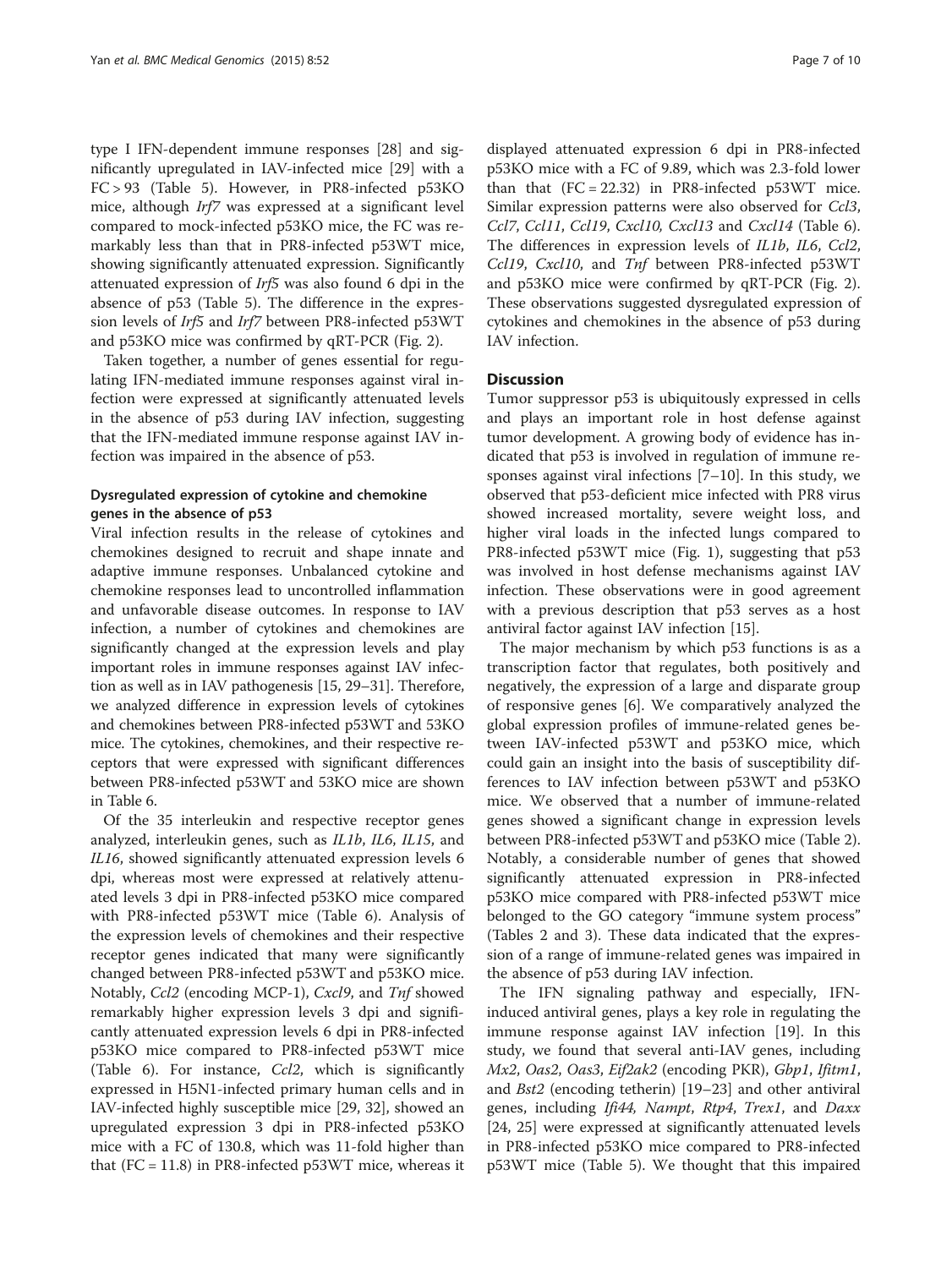| Gene               | Gene description                                       | FC <sup>a</sup> (p53WT/p53KO) |                           |
|--------------------|--------------------------------------------------------|-------------------------------|---------------------------|
| symbol             |                                                        | 3 dpi                         | 6 dpi                     |
| Il1b               | interleukin 1 beta                                     | 2.30/3.71                     | $2.85/0.93^{b}$           |
| 116                | interleukin 6                                          | 3.27/2.79                     | $2.52/0.95^b$             |
| II7                | interleukin 7                                          | 0.65/0.47                     | $0.34/0.83^{b}$           |
| 1115               | interleukin 15                                         | 2.64/1.72                     | $2.05/0.67^b$             |
| II16               | interleukin 16                                         | $4.93/0.15^{b}$               | 1.20/0.99                 |
| $II$ 3ra           | interleukin 3 receptor, alpha chain                    | 1.40/0.96                     | 2.09/0.73 <sup>b</sup>    |
| Il10ra             | Interleukin 10 receptor, alpha (II10ra), mRNA          | 3.04/3.16                     | $4.14/1.21^{b}$           |
| $II$ 7rd           | interleukin 17 receptor D                              | 0.48/0.41                     | $0.07/0.45^{\rm b}$       |
| II7re              | interleukin 17 receptor E                              | 0.60/0.81                     | $0.45/1.55^b$             |
| Il <sub>20rb</sub> | interleukin 20 receptor beta                           | $0.27/0.98^{b}$               | 0.73/1.33                 |
| Ccl2               | chemokine (C-C motif) ligand 2 (MCP-1)                 | 11.83/130.82 <sup>b</sup>     | 22.32/9.89 <sup>b</sup>   |
| Ccl3               | chemokine (C-C motif) ligand 3 (MIP-1a)                | 7.90/11.23                    | $9.62/1.90^{b}$           |
| Cc/4               | chemokine (C-C motif) ligand 4 (MIP-1β)                | 18.00/15.62                   | 16.91/2.03 <sup>b</sup>   |
| Ccl7               | chemokine (C-C motif) ligand 7                         | 42.24/79.44                   | 52.60/8.94 <sup>b</sup>   |
| Ccl11              | chemokine (C-C motif) ligand 11                        | 1.15/3.31                     | $8.15/3.12^{b}$           |
| Ccl19              | chemokine (C-C motif) ligand 19                        | 2.55/4.33                     | $3.68/1.83^{b}$           |
| Ccl25              | chemokine (C-C motif) ligand 25                        | 0.27/1.09 <sup>b</sup>        | 0.58/1.53                 |
| Cxcl1              | chemokine (C-X-C motif) ligand 1                       | 21.07/6.71 <sup>b</sup>       | $8.63/0.30^{b}$           |
| Cxcl9              | chemokine (C-X-C motif) ligand 9                       | 39.58/120.08b                 | 40.63/17.95 <sup>b</sup>  |
| Cxcl10             | chemokine (C-X-C motif) ligand 10 (IP-10)              | 161.21/220.07                 | 114.77/19.91 <sup>b</sup> |
| Cxcl13             | chemokine (C-X-C motif) ligand 13                      | 2.48/10.71                    | 7.60/1.71 <sup>b</sup>    |
| Cxcl14             | chemokine (C-X-C motif) ligand 14                      | 1.38/1.93                     | $2.10/0.96^{b}$           |
| Ccr6               | chemokine (C-C motif) receptor 6                       | 0.56/0.47                     | $0.28/1.04^{b}$           |
| Ccrl2              | chemokine (C-C motif) receptor-like 2                  | 2.89/2.26                     | $2.35/0.82^{b}$           |
| Tnf                | tumor necrosis factor                                  | 9.43/34.25 <sup>b</sup>       | $8.90/1.06^{b}$           |
| Tnfrsf10b          | tumor necrosis factor receptor superfamily, member 10b | $0.46/2.18^{b}$               | 1.26/1.80                 |
| Tnfsf11            | tumor necrosis factor (ligand) superfamily, member 11  | 0.27/0.08                     | 5.88/1.81 <sup>b</sup>    |
| Tnfrsf8            | tumor necrosis factor receptor superfamily, member 8   | $5.86/1.08^{b}$               | 0.88/0.01 <sup>b</sup>    |
| Tnfrsf18           | tumor necrosis factor receptor superfamily, member 18  | 2.55/2.13                     | $3.86/1.43^{b}$           |

<span id="page-7-0"></span>Table 6 The expression of selected cytokine and chemokine genes

<sup>a</sup>FC fold change<br><sup>b</sup>significant diffe

bsignificant difference in gene expression between PR8-infected p53WT and p53KO mice

expression of antiviral genes in the absence of p53 during IAV infection was responsible for the high level of viral replication in the lungs of PR8-infected p53KO mice. In addition, the expression of several genes, such as Irf7, Ifng, Stat4, and Stat6, which play important roles in IFN-mediated immune response, was detected at significantly attenuated levels in PR8-infected p53KO mice (Table [5](#page-5-0)), suggesting that the IFN-mediated immune response against IAV infection was impaired in the absence of p53.

During IAV infection, unbalanced cytokine and chemokine responses lead to uncontrolled inflammation and unfavorable disease outcomes [\[31\]](#page-9-0). A comparison in

cytokine and chemokine expression levels between PR8 infected p53WT and 53KO mice showed that several were significantly different (Table 6), suggesting a dysregulated cytokine and chemokine response in the absence of p53 during IAV infection. It is known that the upregulated expression of proinflammatory cytokines and chemokines, including Ccl2 (encoding MCP-1), Ccl3 (encoding MIP-1α), Ccl4 (encoding MIP-1β), Cxcl10 (encoding IP-10), and Tnf, was observed during IAV infection and thought to be associated with unfavorable disease outcomes [[31](#page-9-0)], such as the significant expression of Ccl2 in H5N1infected cells and in IAV-infected highly susceptible mice [[29, 32\]](#page-9-0). We observed that Ccl2 was upregulated 3 dpi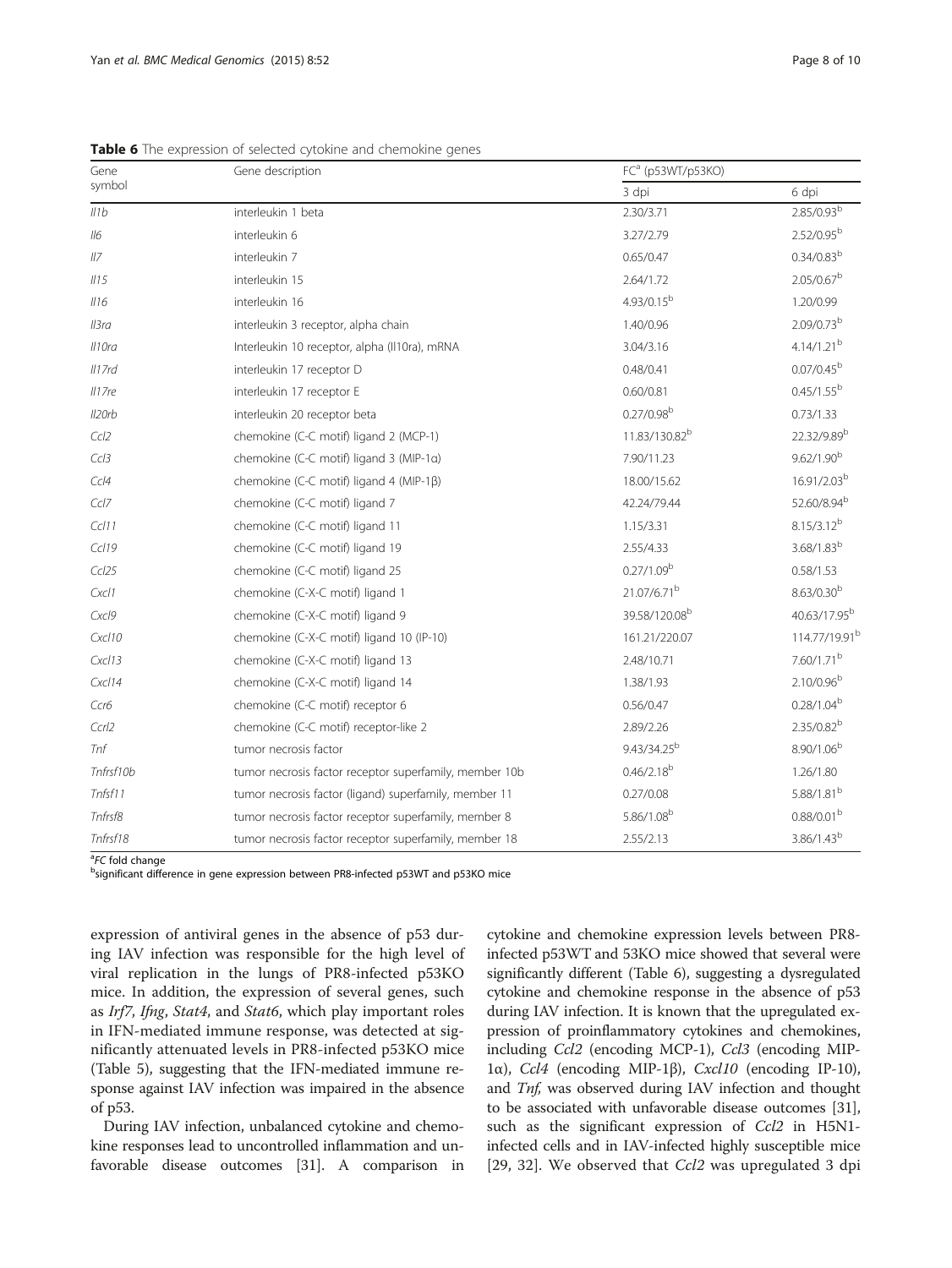<span id="page-8-0"></span>in PR8-infected p53KO mice with a FC of 130.8, which was 11-fold higher than that in PR8-infected p53WT mice  $(FC = 11.8)$  (Table [6\)](#page-7-0). The p53 protein is a suppressor of inflammation [\[33\]](#page-9-0). The upregulated expression of proinflammatory cytokine and chemokine genes, such as Ccl2, Ccl3, Cxcl9, Cxcl10, and Tnf, suggested aberrant inflammation conditions in PR8-infected p53KO mice during early IAV infection and that the absence of p53 was responsible for the upregulated expression.

In addition to inducing inflammatory responses, cytokines and chemokines are immunological messengers that play important roles in the development of innate and adaptive immunity against IAV infection [[31, 34](#page-9-0)]. For example, IFN-γ, the most important cytokine in cell-mediated immunity, mediates expression of major histocompatibility complex classes I and II and stimulates antigen presentation and cytokine production [[34\]](#page-9-0). IFN-γ treatment at early stages of IAV infection protects mice from death [[35\]](#page-9-0). IL1b and IL6 play crucial roles in the regulation of immune responses against IAV infection. IL-1b-deficient mice infected with IAV exhibited greater mortalities than wild-type mice [[36](#page-9-0)]. IL-6 is involved in the development of influenzaspecific memory CD4 T cells [[37\]](#page-9-0). Cxcl10 is a potent chemoattractant for activated Th1 lymphocytes and natural killer cells and is thought to play a role in the temporal development of innate and adaptive immunity in concert with type I and II IFNs [[38\]](#page-9-0). We observed that a range of cytokines and chemokines, such as Ifng, IL-1b, Il6, Ccl2, and Cxcl10, showed significantly attenuated expression 6 dpi in PR8-infected p53KO mice compared to PR8-infected p53WT mice (Tables [5](#page-5-0) and [6](#page-7-0)). The rapid decline in the expression of cytokine and chemokine genes in the absence of p53 might be associated with an impairment of innate and adaptive immunity against IAV infection.

## Conclusions

Lack of p53 resulted in an increased susceptibility of mice to IAV infection, which was associated with significantly altered expression of a range of immune-related genes in IAV-infected p53-deficient mice. The significantly attenuated expression of Ifng, Irf7, and antiviral genes, such as Mx2 and Eif2ak2, suggested an impaired IFN-mediated immune response against IAV infection in the absence of p53. On the other hand, dysregulated expression of cytokines and chemokines, such as Ccl2, Cxcl9, Cxcl10, and Tnf, has been observed, reflecting aberrant inflammation conditions in p53-deficient mice during early IAV infection. The impaired IFN-mediated antiviral response and the aberrant inflammatory response in the absence of p53 suggested an essential role of p53 in the regulation of antiviral and inflammatory responses during IAV infection.

## Additional files

[Additional file 1: Table S1.](http://www.biomedcentral.com/content/supplementary/s12920-015-0127-8-s1.doc) Sequence of primer used. (DOC 50 kb) [Additional file 2: Table S2.](http://www.biomedcentral.com/content/supplementary/s12920-015-0127-8-s2.xls) List of genes showing a significantly attenuated expression 3 and 6 dpi in p53KO mice as compared to p53WT mice. (XLS 254 kb)

[Additional file 3: Table S3.](http://www.biomedcentral.com/content/supplementary/s12920-015-0127-8-s3.xls) List of genes expressed 3 and 6 dpi in p53KO mice with an expression significantly higher than in p53 WT mice. (XLS 324 kb)

[Additional file 4:](http://www.biomedcentral.com/content/supplementary/s12920-015-0127-8-s4.ppt) GO analysis for biological process. (PPT 403 kb)

[Additional file 5: Table S4.](http://www.biomedcentral.com/content/supplementary/s12920-015-0127-8-s5.pdf) List of immune-related genes. (PDF 661 kb)

[Additional file 6: Table S5.](http://www.biomedcentral.com/content/supplementary/s12920-015-0127-8-s6.xls) List of immune-related genes showing a significantly attenuated expression 3 and 6 dpi in p53KO mice as compared to p53WT mice. (XLS 104 kb)

[Additional file 7: Table S6.](http://www.biomedcentral.com/content/supplementary/s12920-015-0127-8-s7.xls) List of immune-related genes expressed 3 and 6 dpi in p53KO mice with an expression significantly higher than in p53 WT mice. (XLS 108 kb)

#### Competing interests

The authors declare that they have no competing interests.

#### Authors' contributions

WJY and JCW carried out most of the experiments and wrote the manuscript. DXF performed the viral infection. ZXS and ZXZ helped in the microarray analysis. DHS, BBL and SHW helped in the mouse infection. GZT revised the experimental design. ZYM designed the experiments and revised the manuscript. All of the authors read and approved the final version of this manuscript.

#### Acknowledgments

This work was sponsored by the National Natural Science Foundation of China (no. 81171547 and 81201266). We would like to thank Prof. Xianzhu Xia (Institute of Veterinary Science, Academy of Military Medical Science, China) for providing experimental materials.

#### Author details

<sup>1</sup>Shanghai Veterinary Research Institute, Chinese Academy of Agricultural Science, No. 518, Ziyue Road, Shanghai, 200241, PR China. <sup>2</sup>Lanzhou Veterinary Research Institute, Chinese Academy of Agricultural Sciences, Lanzhou 730046, China.

#### Received: 17 February 2015 Accepted: 6 August 2015 Published online: 18 August 2015

#### References

- 1. Smith DJ, Lapedes AS, de Jong JC, Bestebroer TM, Rimmelzwaan GF, Osterhaus AD, et al. Mapping the antigenic and genetic evolution of influenza virus. Science. 2004;305(5682):371–6.
- 2. Kreijtz JH, Fouchier RA, Rimmelzwaan GF. Immune responses to influenza virus infection. Virus Res. 2011;162(1–2):19–30.
- 3. Salomon R, Hoffmann E, Webster RG. Inhibition of the cytokine response does not protect against lethal H5N1 influenza infection. Proc Natl Acad Sci U S A. 2007;104(30):12479–81.
- 4. Peiris JS, Cheung CY, Leung CY, Nicholls JM. Innate immune responses to influenza A H5N1: friend or foe? Trends Immunol. 2009;30(12):574–84.
- 5. Farnebo M, Bykov VJ, Wiman KG. The p53 tumor suppressor: a master regulator of diverse cellular processes and therapeutic target in cancer. Biochem Biophys Res Commun. 2010;396(1):85–9.
- 6. Laptenko O, Prives C. Transcriptional regulation by p53: one protein, many possibilities. Cell Death Differ. 2006;13(6):951–61.
- 7. Takaoka A, Hayakawa S, Yanai H, Stoiber D, Negishi H, Kikuchi H, et al. Integration of interferon-alpha/beta signalling to p53 responses in tumour suppression and antiviral defence. Nature. 2003;424(6948):516–23.
- 8. Munoz-Fontela C, Garcia MA, Garcia-Cao I, Collado M, Arroyo J, Esteban M, et al. Resistance to viral infection of super p53 mice. Oncogene. 2005;24(18):3059–62.